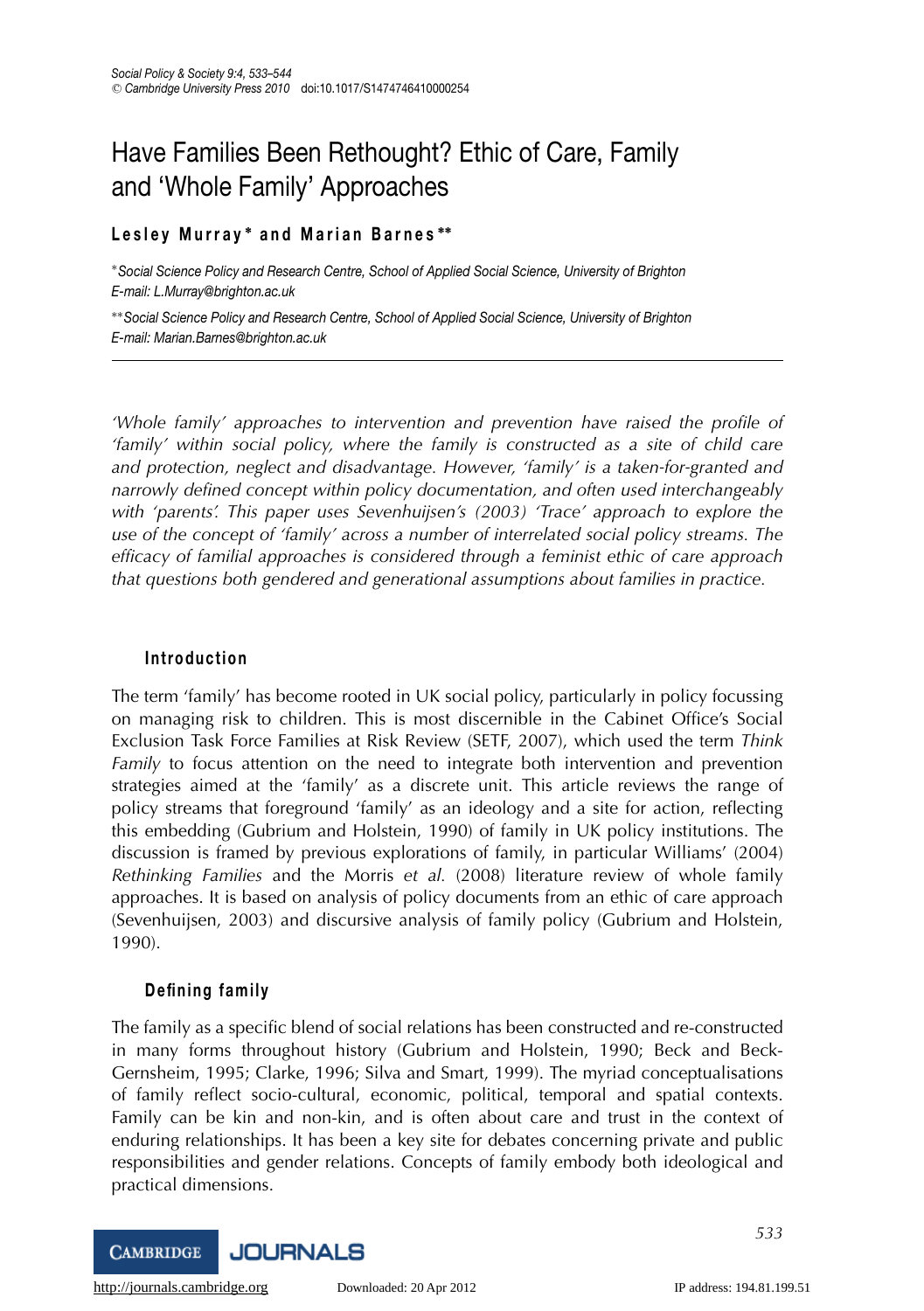Discourses of family reflect this two-fold nature, in that they can be 'substantive' and 'active' (Gubrium and Holstein, 1990). Substantive discourses are based on terminology, ideas, models and theories, whilst active discourses refer to the practices of family in everyday life. These sets of actions and meanings are themselves dependent on the available discourses of family. Gubrium and Holstein argue that discourses become 'organisationally embedded' – a particular discourse is ascribed to a particular organisation, be it a discrete unit such as an institution or more broadly a particular professional group (e.g. social workers). In this way, practitioners are complicit in determining discourses of family through constant interpretation of the 'recognisable features of everyday life' in order to 'assemble the coherent social realities they inhabit' (Gubrium and Holstein, 1990: 117).

Williams (2004) book *Rethinking Families*, which summarises insights from the research programme Care, Values and the Future of Welfare (CAVA) discusses how the new normative family is taking shape and the extent to which this notion of family compares with lived experience. Williams (2004: 38) identifies the need to look at what 'family' is as a functional relationship rather than as a definition based on co-residence or traditional norms, arguing that 'there are gaps between the ought and the is'. The outcomes of the CAVA programme included the need to develop a practical 'ethic of care' where 'autonomy and independence' relate to 'self-determination' rather than 'individual selfsufficiency', with calls for a greater emphasis on solidarity, reciprocity, commitment and love (Williams, 2003: 6).

Morris *et al.* (2008) identified a lack of research into the everyday lived experiences of families with multiple difficulties, particularly more marginalised families. They defined 'family' as: 'self-determined' and 'unique' to each family member; 'inclusive and not simply grounded in immediacy' or 'proximity'; 'un-boundaried' and inconsistently used. As well as highlighting the lack of a coherent approach to the definition of the term 'family', Morris *et al*. found that much of the literature around the family is based on parenting, and in particular parenting strategies that centre on mothers.

## *Parenting and the family*

The structure of the family in the UK is changing, with, in particular, an increase in single parenthood and a corresponding feminisation of childhood (Duncan and Edwards, 1999; Silva and Smart, 1999). Normative constructions of the 'good' 'nuclear' family are increasingly less relevant to family practice (Clarke, 1996). These constructions are gendered in that they centre on the 'good' mother (Chase and Rogers, 2001) and generational as, in particular, children's agency (James *et al*., 1998) is often underplayed in defining carers and cared for within families.

Although recognising the role of individualisation in defining relationships (e.g. Beck and Beck-Gernsheim, 1995), the practices of family are predicated on shared and situated relationships of care. As such, changes in family structure are not a 'sign of decline or immorality' but an establishment of 'families as agents of self-reflexivity, actively interacting with the wider environment' (Silva and Smart, 1999: 2). Silva and Smart argue that 'families remain a crucial relational entity playing a fundamental part in the intimate life of and connections between individuals'. Contrary to idealised notions of a 'good' family, they usefully suggest that 'families are what families do' (Silva and Smart, 1999: 5).

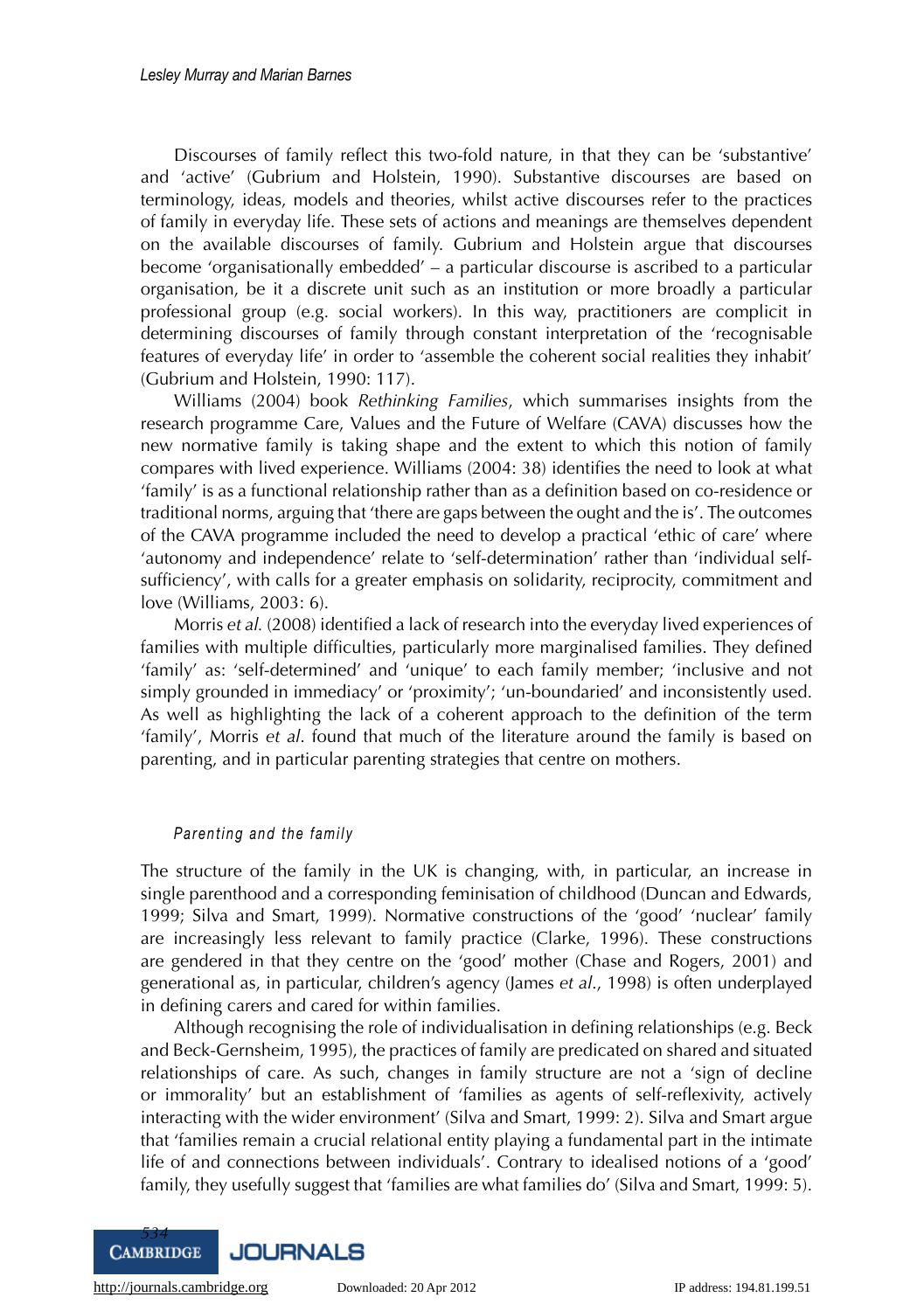Normative assumptions relating to the family as the most nurturing context for childhood development are premised on the legitimation of modern approaches to child rearing, and the protection of established notions of childhood as a means of investment in and safeguards for the future (Hendrick, 2003). As uncertainty increases in late modernity, the child is seen as a form of stability and a means of constructing identity in an increasingly individualised world (Beck and Beck-Gernsheim, 1995). Thus the family is used as a means of social control as it is given an increasing role in terms of child welfare, through, for example, the 1989 Children Act, which linked parental authority to responsible behaviour (Hendrick, 2003).

Wider debates based on broadening the notion of family to reflect everyday practices of family challenge normative assumptions, and indeed the efficacy of theorising caring relationships according to familial ties (e.g. Finch, 1989; Smart and Neale, 1999). Based on these debates, a broad definition of family that encompasses the everyday living of 'family' includes recognition of the range of people that are crucial to the social functioning of social units, which is not confined to kin relationships. It recognises the role of children, young people and older people, not only as care receivers but as integral to wider relationships of care. Such relationships are not necessarily child-centred and therefore 'family' embraces those who do not have a child-caring role. It also acknowledges that the family is fluid and ever changing in social space. Families are increasingly 'transnational'. Family members who have a sustained interest in or sense of responsibility in relation to, for example, older parents, but do not live close by, are identified as 'detached carers'. Socially constructed space, not necessarily proximity, is an important and neglected dimension in understanding family.

This paper seeks to contribute to these wider debates through exploring normative assumptions about family and understanding the extent of institutional embedding of these assumptions within policy documents. This analysis used the *Trace* approach developed by Sevenhuijsen (2003).

## *Tracing* **a whole family approach**

Sevenhuijsen (2003) formulated a method for the analysis of policy documents, based on an epistemological approach that draws from feminism and the ethic of care (Tronto, 1993). Sevenhuijsen is critical of normative assumptions of family that are gendered and based on privatised notions of care. We also take a critical approach to normative constructions of family, but recognise that this term can be used to refer to wider care relations that are evident in the everyday practices of family. We propose that care is not only gendered but equally encompasses generational assumptions, in relation both to the role of people of certain ages, and the pattern of care associated with particular stages in the lifecourse. In this way, children, young people and older people are positioned within the realm of care according to normative assumptions and family members without children are rarely positioned at all.

'The main goal of *Trace* is to – literally – trace the normative framework(s) in policy reports' Sevenhuijsen (2003: 1). It derives from feminist scholarship that has sought to 'de-privatise' and 'de-gender' care, but also to expand our concept of citizenship through including care within this. *Trace* is used here as a point of departure for a structured analysis of policy documents that place 'family' as a key social unit. The term 'family'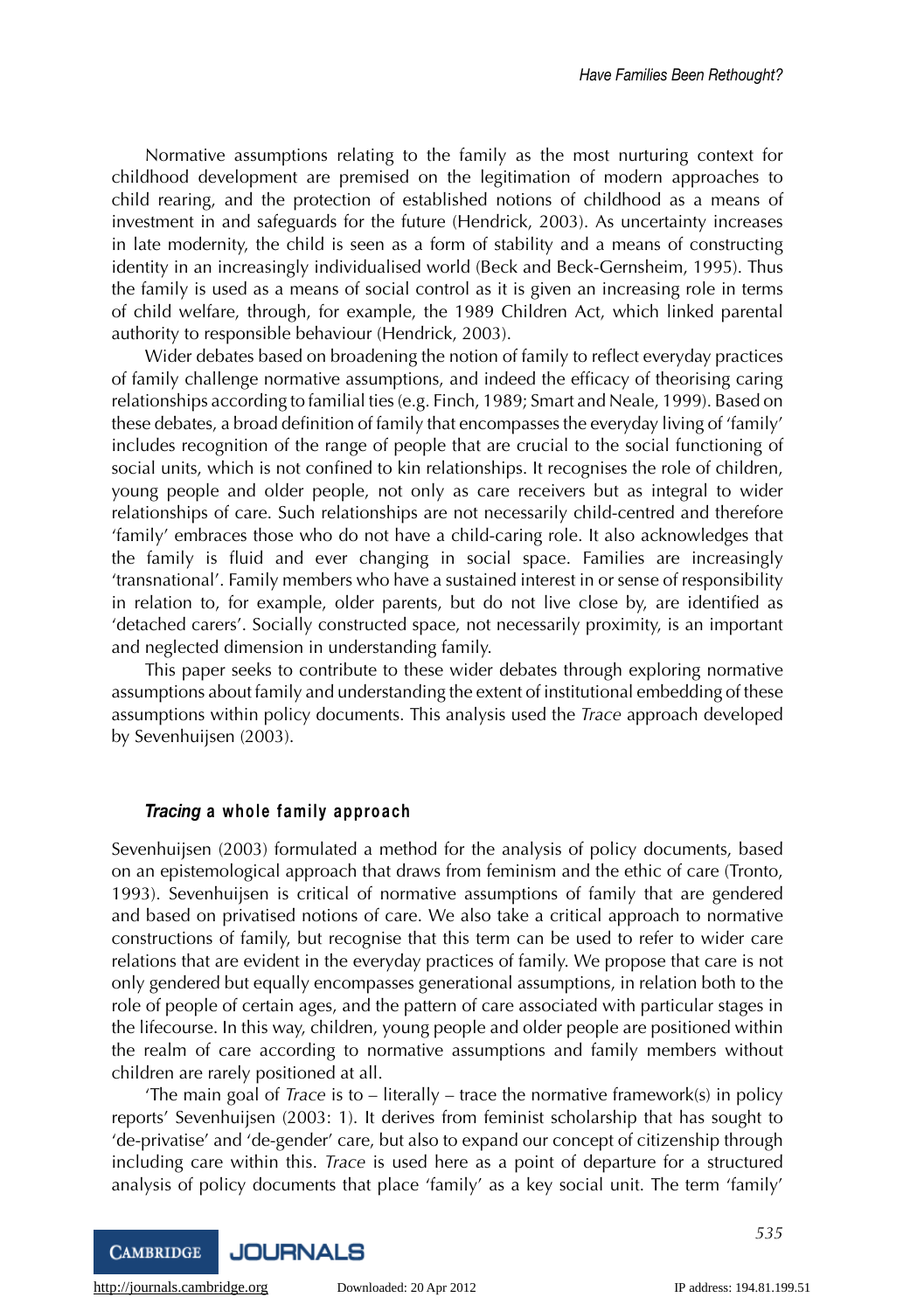is traced through these documents using the approach set out in detail by Sevenhuijsen (2003) and situated within both the specific document and wider government policy.

The *Think Family* stream of policy (Department for Children, Schools and Families (DCSF)) provided the starting point for decisions around inclusion of documents to be analysed, as this embodies the Government's embracing of a 'whole family' approach (SETF, 2006). From here relevant documents provided links to policy streams in social exclusion (Cabinet Office Social Exclusion Task Force (SETF)), social care (Department of Health (DoH)) and anti-social behaviour (Home Office). In seeking to explore how 'family' is constructed through policy streams that were not explicitly linked to 'Think family', we also included three further examples of policy that uses 'family': Building Britain's Future (Department for Work and Pensions (DWP)), the Department for Transport's (DfT) social inclusion policy stream and the Department of Communities and Local Government (DCLG) focus on neighbourhood renewal. In total, 26 documents were analysed across seven policy streams.<sup>1</sup>

#### *Thinking family*

The *Think Family* approach advocates a fourfold strategy to be incorporated into all support services involved in preventative and intervention strategies to address social exclusion: 'No wrong door', where contact with any service should open avenues to further support as required; 'Look at the whole family', where service should look at working with 'both adults and children [taking] into account family circumstances and responsibilities'; 'Build on family strengths', where practitioners should work in partnership with families, building resilience; and 'Provide support tailored to need', where tailored and family centred packages of support should be offered to all families at risk (Cabinet Office, 2008).

The term 'whole family' suggests an inclusive approach encompassing different relationships. Indeed *Think Family* is promoted as a holistic and multi-service approach to tackling problems encountered by socially excluded families. The Cabinet Office's Families at Risk Review (SETF, 2007: 29) states that:

The 'whole family' approach does not have to be limited to a strict notion of the family. It may involve the re-framing of responsibilities to the wider community – the family agreeing not to behave in an anti-social manner, for example. It can also involve drawing on friends, kin-carers, networks of support and the wider community as sources of social capital to help a family through adversity.

However, this inclusive perspective is not developed in this and in other documents reviewed.

Another feature of *Think Family* is the emphasis on the integration of services across government departments. There is some evidence of this with numerous references to Think Family in the DoH's (2008) strategy for carers. However, the discrete family 'unit', defined as parents and children, is by far the most prominent image of family. For example, a Cabinet Office follow-up to the SETF report (2008) advocates the need for a 'whole family' approach so that adults can become more effective parents. This not only ignores children's agency, but also the needs of adults, irrespective of their role as parent. And the notion of 'whole family' is conspicuously absent in many of the documents reviewed, even

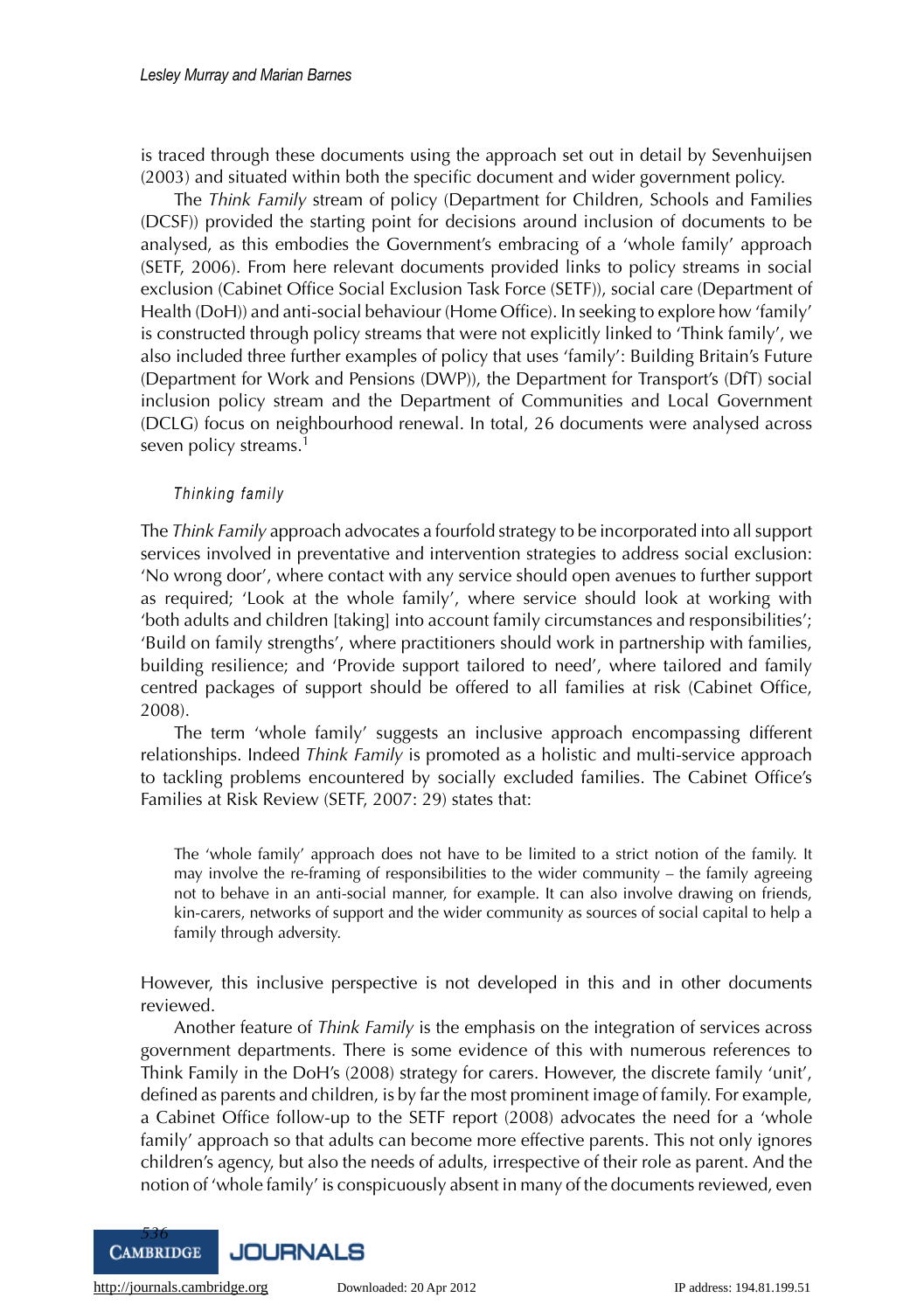some of those published within the DCSF. For example, the HM Treasury/DCSF's (2007: 39) *Aiming High for Disabled Children: Better Support for Families* does not mention 'whole family', although it does discuss the 'maze of services' that families with disabled children have to go through to gain support.

The two flagship measures proposed in *Think Family* and designed to support and intervene in family life embody the normative assumptions evident in policy documents. Family Nurse Partnerships (FNPs) (White *et al.*, 2008) involve dedicated health practitioners working with parents through pregnancy and a child's first two years. Family Intervention Projects (FIPs) (Nixon and Parr, 2008a, 2008b; Parr and Nixon, 2008) originated in the Cabinet Office's Social Exclusion Action Plan (SETF, 2006). FIPs involve intensive intervention strategies in working with 'whole' 'anti-social families'. Thus, whilst FNPs emphasise pedagogic models designed to promote 'positive parenting', FIPs are part of the government's emphasis on the integration of efforts to combat anti-social behaviour.

The DCSF claim that *Think Family* is about 'building family dimension into everything [they] do' (DCSF, 2009: 4); however, in practice this promotes a limited notion of family that embodies different and competing discourses of family life.

## **Discourses of family**

We have identified four main discourses within the selected documents: the socially excluded family, the responsible family, the anti-social family and the resourceful/risk managing family.

## *The social excluded family*

The prevention of 'social exclusion' provides one context for the government approach to families and to child welfare (Artaraz *et al*., 2007; Morris *et al*., 2008). Government programmes such as Sure Start, which targeted families in deprived areas, and the Children's Fund, which targeted 5–13 year olds across England, were designed to engage families and children considered at risk of social exclusion. The Social Exclusion Unit report on transport and social exclusion defines social exclusion as 'a short-hand term for what can happen when people or areas suffer from a combination of linked problems such as unemployment, poor skills, low incomes, poor housing, high crime, bad health and family breakdown' (SEU, 2003: 146). Family breakdown is thus identified as one indicator of social exclusion. Socially excluded families are also considered to be highly vulnerable, with 'parents who for whatever reason lack the confidence, motivation or time to get involved...' Within these families there are 'generations of disadvantage' (DCSF, 2007).

Socially excluded families are considered to need services, such as Surestart Children's Centres, where intensive support is offered, particularly around parenting (DCSF, 2007). These needs are considered to relate not only to individuals, but to the 'wider family' (SETF, 2008). One of the key problems identified is that of support not reaching the most needy families (DCSF, 2007), including families with disabled children (DoH, 2008).

Socially excluded families are not only positioned as needy, but also as potentially risky. The Cabinet Office's *Think Family* report (SETF, 2007) refers to the 2 per cent

**JOURNALS CAMBRIDGE** 

*537*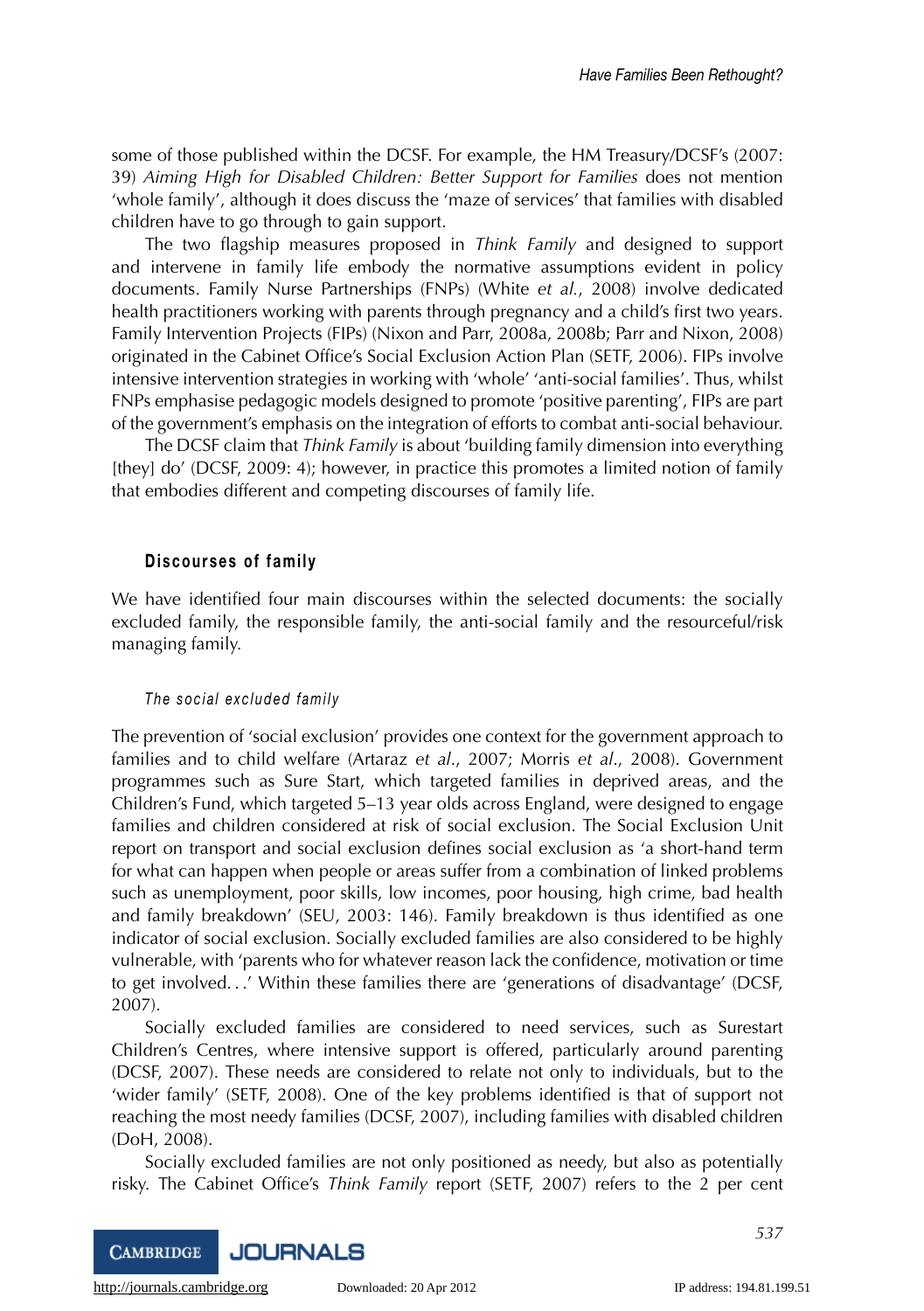of families with 'multiple problems' that can have adverse effects on children, public services and the wider community. The 'basket of indicators' in terms of multiple problems includes: 'no parent in the family is in work; family lives in poor quality or overcrowded housing; no parent has any qualifications; mother has mental health problems; at least one parent has a longstanding limiting illness, disability or infirmity; family has low income (below 60 per cent of the median); or family cannot afford a number of food and clothing items' (SETF, 2007: 9).

## *The anti-social family*

The anti-social family is a construction that associates families experiencing social exclusion with particular risky and threatening behaviour. Such behaviour threatens not only members of the family itself, but the wider community, and is a drain on public finances (Home Office, 2006). Families are thus either 'good' or 'bad', legitimising calls for both the exercise of civic duty in collaboration against anti-social behaviour, and/or acceptance of punitive measures against family members. The anti-social family, comprised of both the 'individual and families' is a particular problem for 'decent' and 'law-abiding' families (Home Office, 2006).

The Social Exclusion Action Plan (SETF, 2006) distinguishes those families which do 'hard work' to increase educational attainment, and 'challenging' families, who come under the remit of the Respect Action Plan (Home Office, 2006) and other antisocial behaviour strategies. Within this discourse, the 'whole family' is characterised as anti-social, with siblings identified as potential bad influences for offending behaviour (SETF, 2007). Labelling the 'whole family' as troublesome also warrants whole family interventions such as FIPs (SETF, 2007: 43).

Both the socially excluded family and the anti-social family discourses encompass the notion of the '21st century family' (HM Government, 2009), which is typified by new family compositions that represent a break from the traditional 'nuclear' family. Families that have 'broken down' are considered to have the potential to introduce 'more risk factors' (HM Government, 2003). It is stated that a significant number of children will experience 'family breakdown', 'so the support the parents and the wider family, including grandparents, can provide for the child during family break-up is critical to that child's wellbeing and success' (DCSF, 2007: 24). But 'family breakdown' can have different sources: families of disabled children are considered to be less likely to have one or both parents in work, to be more stressed and therefore more likely to break down (DCSF, 2007: 12). Parents are allocated blame through assumptions of 'good' and 'bad' parenting according to the family structures that result. It is more often than not ('bad') parents who are maligned as the propagators of anti-social behaviour in families (Home Office, 2006) and the children who are considered most at risk from social exclusion (DfT, 2006; SETF, 2007; DCSF, 2009).

## *The responsible family*

Discourses of family responsibility and resourcefulness offer a very different perspective. Families are on the one hand asked to take responsibility in order to be fully functioning as a resource, whilst at the same time it is assumed that they will need certain resources

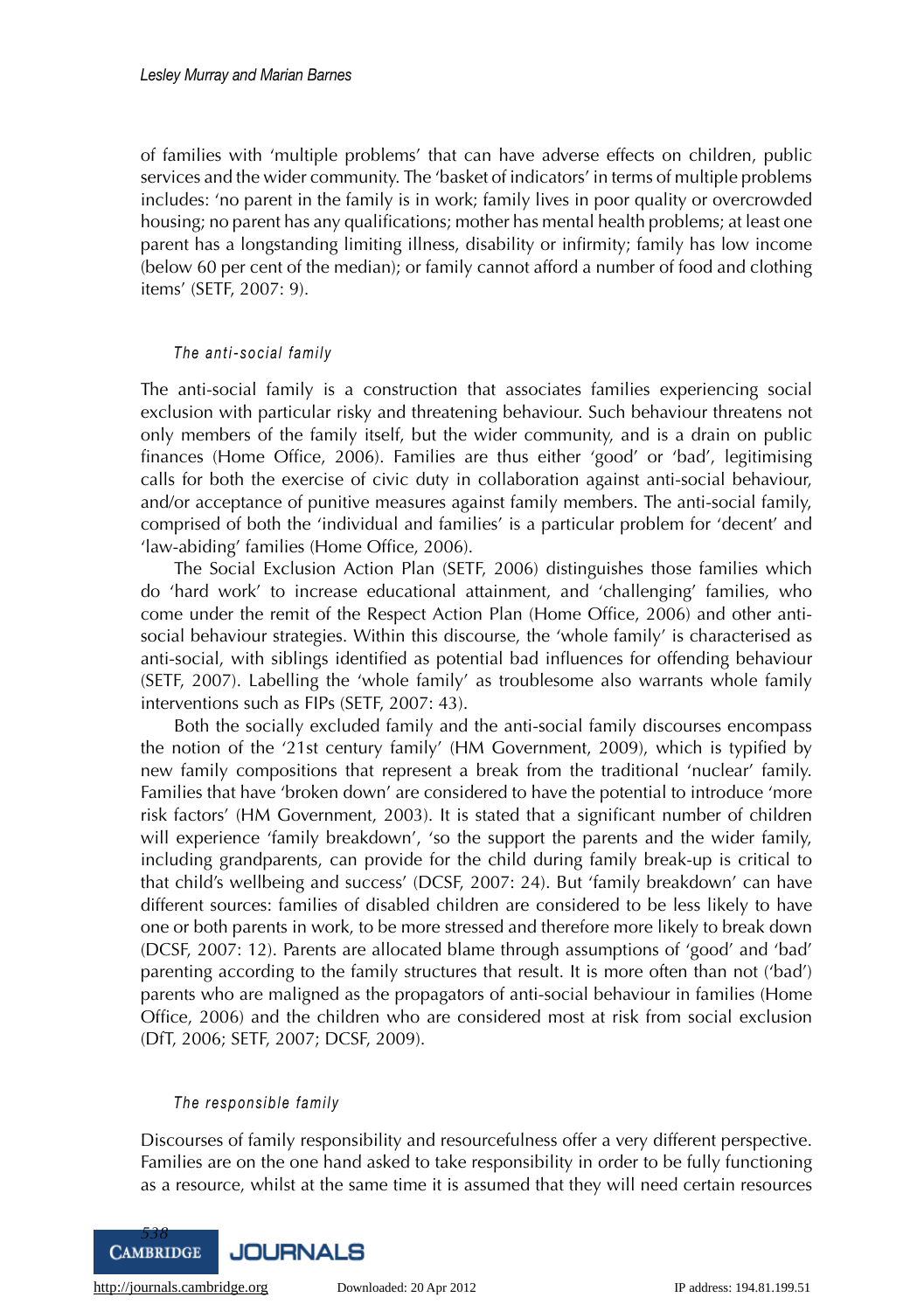in order to take responsibility. The responsible family discourse incorporates socio-liberal values of autonomy, independence, choice, rights and duties (Sevenhuijsen, 2003). Family members become responsible individuals with a duty to maximise choice and the rights of other individuals in the family. Responsibility is a key dimension of 'active citizenship', but as Newman and Tonkens (in press) elaborate, the notion of responsibility cannot simply be understood as something devolved from the state to its citizens. From an ethic of care perspective, responsibility needs to be distinguished from obligation and understood in specific relational and cultural contexts (Sevenhuijsen, 1998). Families do feel responsibilities towards their members (Williams, 2004), but the way in which this affects what parents or other 'carers' determine is 'the right thing to do' in different contexts does not necessarily coincide with official constructions (Barnes, 2006).

Responsibility is linked with 'empowerment', indicating a particular way in which the responsibility of family members (particularly parents) in performing their roles as familial caregivers is inflected: 'The primary responsibility for a family's welfare will always rest with parents' (SETF, 2008: 5). Families should be 'empowered to shape the package of support' (SETF, 2008: 12). *Aiming High for Disabled Children: Better Support for Families* (HM Treasury and DCFS, 2007: 15) explicitly defines empowerment in relation to 'rights and responsibilities for individuals'. The 'transformative' concept of 'personalisation' links empowerment with the exercise of choice over services and a concomitant expectation that individuals and those caring for them will exercise responsibilities to make informed choices (DoH, 2008).

Caring responsibilities are intrinsic to family life: 'the role of the individual is to recognise that caring for a family member, friend or partner is one of the responsibilities we all potentially face as part of family life' (DoH, 2008: 36). In support of this, carers have responsibilities to look after their own health, to be an effective care partner, and to maximise choices open to those they care for (Barnes, in press). Care within families is central to the creation of a 'fairer Britain' and support offered by Government to carers is offered in recognition of this. Similarly, responsibility is placed on the family as a discrete unit to improve outcomes for 'children whose life chances are seriously undermined by the chaotic and unstable families into which they are born' (Cabinet Office, 2009). Here families are constructed as both the source of, and response to the problem.

This discourse centres on existing normative constructions that place families in the buffer zone between the state and individuals. The family is the key unit of responsibility throughout government strategies relating to citizenship and care, and in particular to the protection of children (DCSF, 2009).

#### *The resourceful family/the risk managing family*

Strong, stable families are the bedrock of our society. Families give children the love and security they need to grow up and explore the world, and the moral guidance and aspiration to make the most of their talents and be good citizens. (DCSF, 2010: 3)

The dual notion of the family as resourceful and risk managing encompasses two separate but intertwined discourses. One constructs the family as highly resourceful and the other as the most appropriate risk-managing unit in relation to children. The family therefore becomes a place of security: 'joy, warmth and security of normal family life' (HM Government, 2003: 1); a 'source of strength and support' (SETF, 2007); a



*539*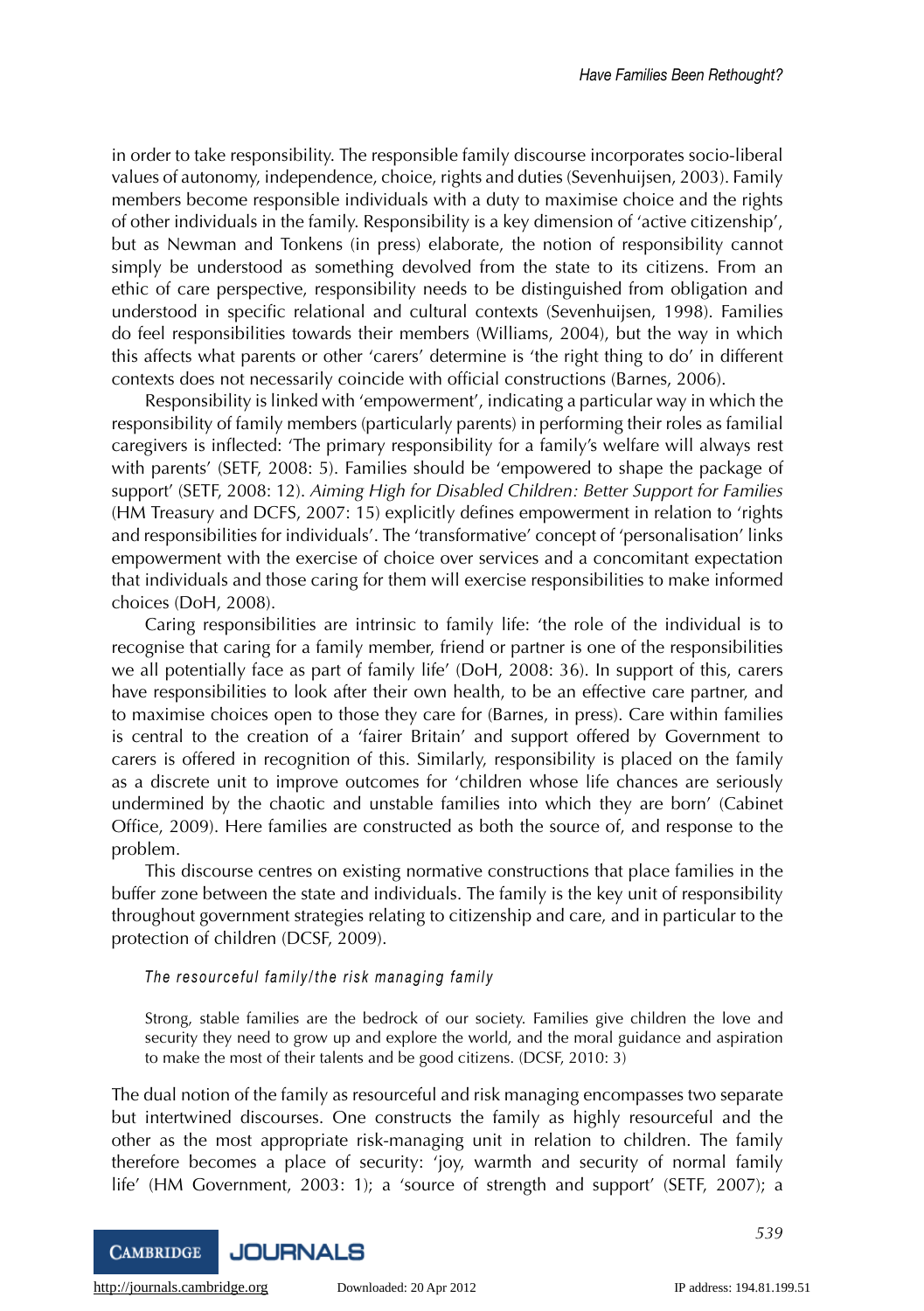provider of 'love, strength and support to get through hard times and overcome problems' (SETF, 2007) and 'the place for nurturing happy, capable and resilient children' (DCSF, 2007).

However, families are sometimes overburdened, particularly in relation to the costs of care: 'many families find it difficult to balance work with the care needs of friends and relatives without significantly impacting on their own standard of living, esteem and independence' (HM Treasury and DCSF, 2007). There is an assumption throughout policy documents that it is the 'good' unbroken family that is resourceful and is therefore ascribed the role of responsible carer and maintainer of pro social behaviour. But families can only be 'trusted' and regarded as experts if they accept responsibility to behave in ways consistent with official positions (SETF, 2007: 57). Thus to be 'expert care partners' carers must enable 'a family member the chance to experience maximum choice and control over their own life' (HM Government, 2007: 4). This is one example of the failure of much official discourse to engage adequately with the relational characteristics of family life.

# **Family or families?**

The documents reviewed were drawn from different government departments, including those whose primary focus is the family (DCSF), and those that use family as a key social unit for determining specific policy action (e.g. DfT's social inclusion policy stream). Yet throughout, the term 'family' is used narrowly, primarily to denote the relationship between parents and their children.

In every document reviewed, the term 'family' is used in reference to children, including when the focus is on care for adults, e.g. caring for adults to enable them to care for children (HM Government, 2009). Children and parents are located in relation to each other and to the professionals they encounter, rather than wider caring relationships (cf. Williams, 2003). This is despite some calls for a wider definition of family. For example: 'Assumptions must not be made that everyone is heterosexual ... there should always be wider definitions of terms such as "family" and "carers"' (Quote from a consultee in *Shaping the future of care*, HM Government, 2009: 59). Families are also defined as discrete social units that are different from others: 'groups of people or families' (DfT, 2006: 16), families and the wider community (SEU, 2003: 59); 'citizens, families and communities' (HM Government, 2007: 3).

*Every Child Matters* (HM Government, 2003: 39) states that 'by bringing policy on parenting and family support into the Department for Education and Skills [now DCSF], alongside policy on children, the government has put it at the heart of children's services'. However, in spite of renaming the department to highlight the significance of family as an object of policy, and commissioning an evidence paper on this topic (Cabinet Office and DCSF, 2008: 110), little attention is given to the diversity of what family means in practice. Furthermore, the departmental separation of policy responsibility for children and families (DCSF) from that for 'adults' (DoH) does not encourage a multi-generational conception of family.

There is an apparent acknowledgement of the dynamic and diverse nature of family life, but this wider construction of family is not consistently applied or reflected in the substance of policies. Some documents do refer to wider representations of the family, as extending beyond the parent–child relationship. For example, the Children's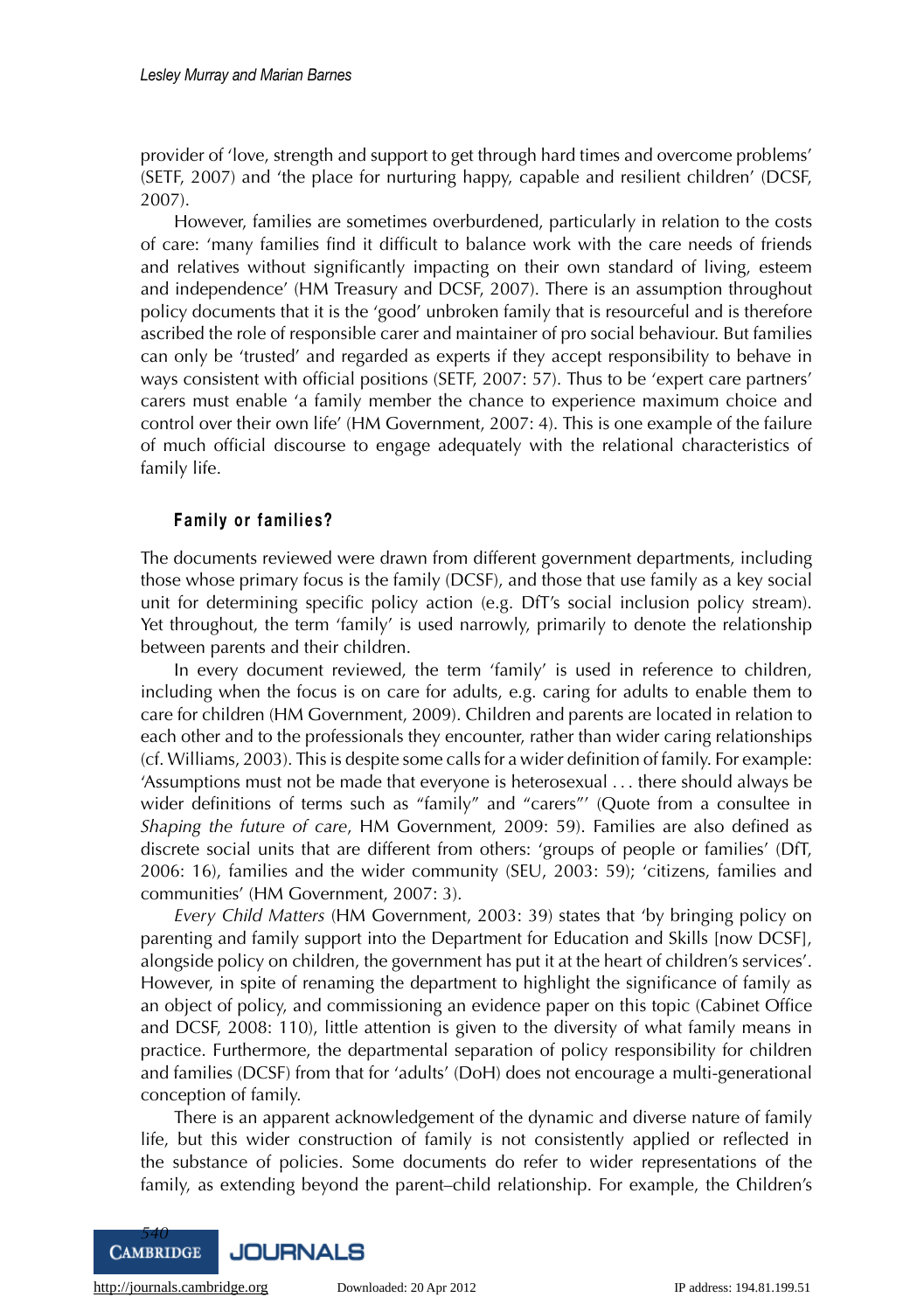Plan (DCSF, 2007: 19) refers to 'lone parent families, step families and families where children are brought up by their grandparents'; the recently published *Think Family Toolkit* (DCFS, 2009: 2) refers to 'mothers, fathers, brothers, sisters, grandparents, step family and extended family members'; and *Reaching Out: Think Family* (SETF, 2007: 8) to 'increasing diversity in family composition and structures'. In addition, there is little acknowledgement of cultural differences between families. The example of a Sikh family in relation to intergenerational care in the DoH carers' strategy (2008: 24) is tokenistic and undeveloped.

The notion of family is constructed through interlocking and often competing discourses, based on normative assumptions that do not reflect families in practice. At one point, families are invoked as nurturers of future citizens, as enablers of citizenship and as essential to the achievement of social justice. At another, they are the source of social breakdown and creators of anti-social citizens/deniers of citizenship. Despite recognition of the need for gendered assumptions about caring responsibilities to be rejected (HM Treasury and DCSF, 2007; HM Government, 2009; DWP, 2009), these discourses are highly gendered and generational. The concept of family is locked into normative assumptions about the role of women within the nuclear family and the family is constructed in a particular stage of the lifecourse that is associated with childbearing and childcaring.

None of the documents discuss the role of older people in families beyond their role as child carers and receivers of care, despite the importance of intergenerational relationships in different contexts (Pain, 2006). Older people who care for children are given special status in families: 'family friendly must not mean welcoming and accessible only to mothers and fathers, but to other members of the family too, especially grandparents who provide care for grandchildren' (DWP, 2009). The Children's Plan (DCSF, 2007) recognises the role of grandparents in childcare and of families caring for older relatives and of young carers caring for family members.

Finally, whilst little explicit attention is given to the spatial dimension of family life (Duncan and Smith, 2002), a number of documents (HM Government, 2003; DfT, 2006; DoH, 2008) connect ideas of family with that of 'home'. The family 'home' is constructed as a place of safety and security in relation to children in care, and:

The best environment for the person being supported is very often their normal social environment – home... the aim of the strategy in focusing on personalised services is to support people and their carers in their own homes and communities wherever possible. (DoH, 2008: 37).

As well as constructing a notion of the 'family home', DfT documents (2006, 2007) develop a notion of family based on family travel and the 'family car' and these are tied into spatial and social constructions of 'immediate family'. There is also some recognition in one DoH report of the geographical dispersion of families (DoH, 2008), but this is not developed elsewhere.

## **Conclusion**

This discursive analysis of organisational constructions of family produces knowledge about dominant discourses that inform policy and usage. Such discourses are interpreted,



*541*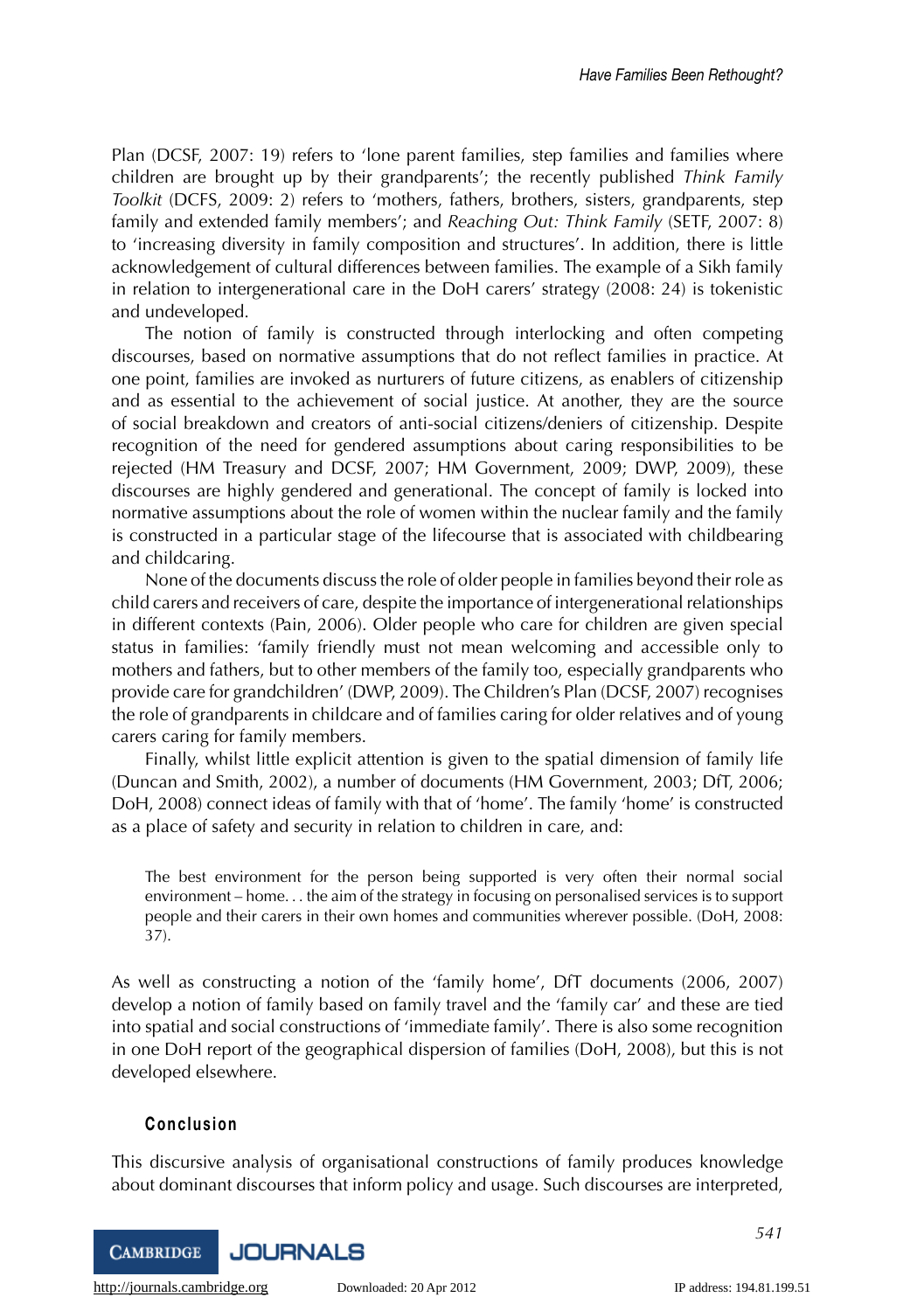re-interpreted and re-constructed at various levels of policy-making and practice by those who work with, support or seek to intervene in the lives of families. Those with access to privileged knowledge of family practices must negotiate a balance between institutional prescriptions of family and their lived experiences of what family means in practice. This is reflected in policy documentation, which attempts to assimilate the experiences of both practitioners and the families they have engaged with. For example, in *Every Child Matters* (HM Government, 2003) the only mention of 'extended family' can be found in one of the examples of good practice from Birmingham Local Education Authority. In order to develop our understanding of the way in which family policy may be impacting on family lives we need to explore how such discourses are embedded in practice, how practitioners determine 'what sort' of family they are encountering, how this affects the way in which they seek to work with/support families in difficulty, and how, in turn, such practice contributes to the different constructions of family.

#### **Note**

1 Department of Communities and Local Government: Sustainable Cities and the Ageing Society: The Role of Older People in an Urban Renaissance (DCLG, 2004); Intergenerational Relations and Practice in the Development of Sustainable Communities (Pain, 2006); Inspiring Communities Grant Programme (Communities and Local Government**,** 2009); Department for Children, Schools & Families: Every Child Matters Green Paper (DCSF, 2003a); Every Child Matters: The Next Steps (DCSF, 2003b); Every Child Matters: Change for Children (DCSF, 2004); Children's Plan: Building Brighter Futures (DCSF, 2007); Aiming High for Disabled Children (AHDC): Better Support for Families (HM Treasury and DCSF, 2007); Families in Britain: An Evidence Paper (Cabinet Office and DCFS, 2008); New Opportunities: Fair Chances for the Future (joint White Paper Cabinet Office, DCSF, DoH, DCLG, Home Office, DWP and others, 2009); Think Family Toolkit (DCSF, 2009); Delivering on the Children's Plan: Safe from Bullying on Journeys (DCSF, 2009); Support for All: Families and Relationships Green Paper (DCSF, 2010); Department for Transport: Older People, Their Transport Needs and Requirements (DfT, 2001); Young People and Transport: Understanding Their Transport Needs and Requirements (DfT, 2006); Understanding the Travel Aspirations Needs and Behaviour of Young Adults (DfT, 2007); Resource Guide for Local Authorities: Transport Solutions for Older People (DfT, 2009); Department of Health: Putting People First (DoH, 2007); Carers at the Heart of 21st Century Families (DoH, 2008); Shaping the Future of Care Together (HM Government, 2009); Department for Work and Pensions: Building a Society for all Ages (DWP, 2009); Home Office: Respect Action Plan (Home Office, 2006); Social Exclusion Task Force: Making Connections: Final Report on Transport and Social Exclusion (SETF, 2003); Reaching out, Social Exclusion Action Plan (SETF, 2006); Reaching Out: Think Family (SETF, 2007); Think Family: Improving the Life Chances of Families at Risk (SETF, 2008); Families at Risk Literature Review (Morris *et al.*, 2008).

#### **References**

- **Artaraz, K., Thurston, M. and Davies, S.** (2007), 'Understanding family support provision within the context of prevention: a critical analysis of a local voluntary sector project', *Child and Family Social Work*, 12, 4, 306–15.
- **Barnes, M.** (2006), *Caring and Social Justice*, Basingstoke: Palgrave.
- **Barnes, M.** (in press), 'Caring Responsibilities: the making citizen carers?', in J.E. Newman and E. Tonkens (eds.), *Active Citizenship in Europe*, Amsterdam: University of Amsterdam Press.

**Beck, U. and Beck-Gernsheim, E.** (1995), *The Normal Chaos of Love*, Cambridge: Polity Press.

**Cabinet Office** (2008), 'Ministers launch new "think family" approach to help vulnerable parents and children', Press release CAB/003/08, available at www.cabinetoffice.gov.uk/social\_exclusion\_ task\_force/news/2008/080110\_families.aspx.

*542***JOURNALS CAMBRIDGE**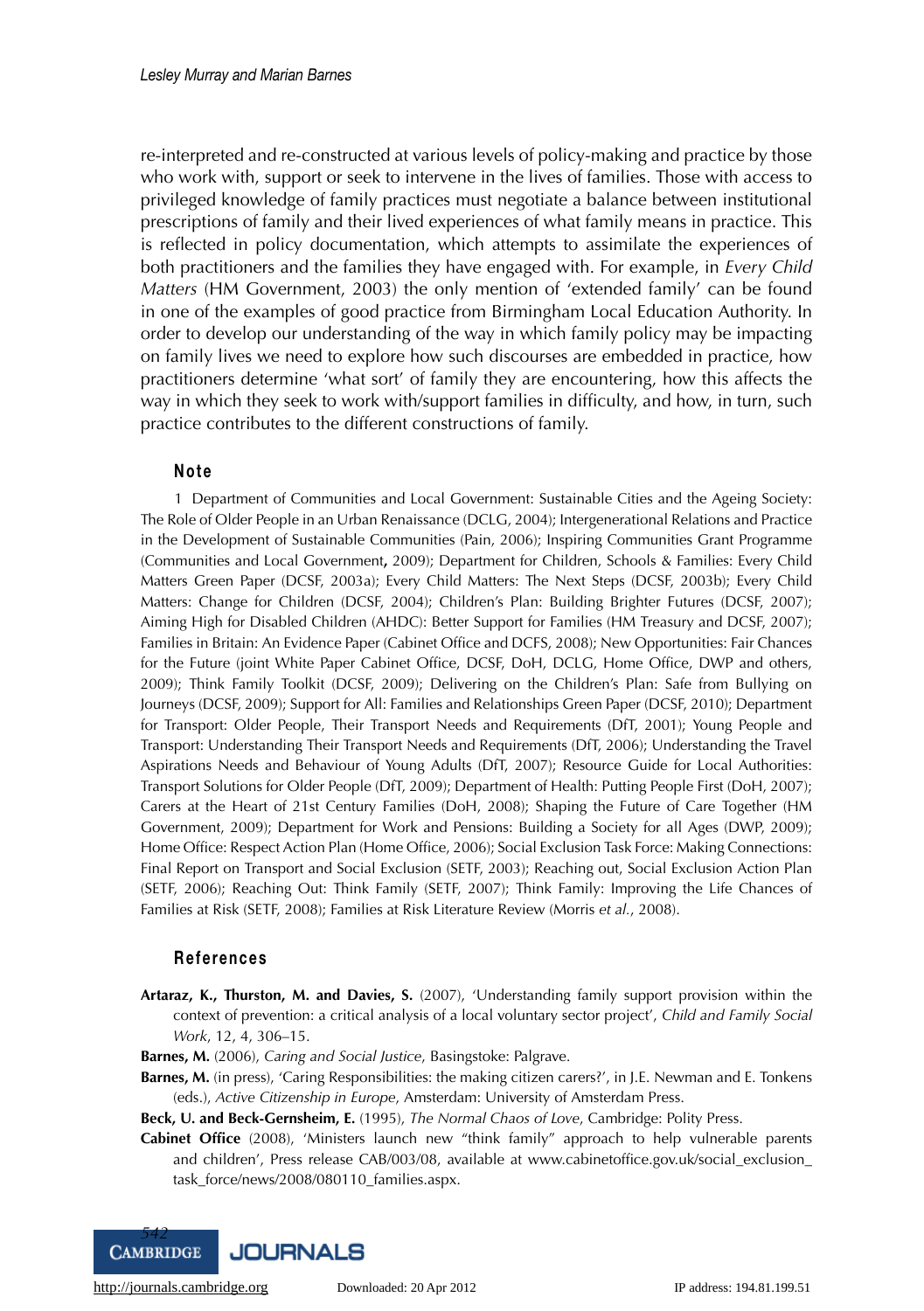- **Cabinet Office** (2009), *New Opportunities: Fair Chances for the Future*, White Paper, London: The Stationery Office.
- **Cabinet Office Strategy Unit and Department for Children, Schools and Families** (2008), *Families in Britain: An Evidence Paper*, London: Cabinet Office.
- **Chase, S. E. and Rogers, M. F.** (2001), *Mothers and Children: Feminist Analyses and Personal Narratives*, New Brunswick: Rutgers University Press.
- **Clark, L.** (1996), 'Demographic change and the family situation of children', in J. Brannen and M. O'Brien (eds.), *Children in Families*, London: The Falmer Press.
- **Department for Children, Schools and Families (DCSF)** (2003a), *Every Child Matters Green Paper*, London: DCSF.
- **Department for Children, Schools and Families (DCSF)** (2003b), *Every Child Matters: The Next Steps*, London: DCSF.
- **Department for Children, Schools and Families (DCSF)** (2004), *Every Child Matters: Change for Children*, London: DCSF.
- **Department for Children, Schools and Families (DCSF)** (2007), *The Children's Plan*, London: DCSF.
- **Department for Children, Schools and Families (DCSF)** (2008), *The Children's Plan: One Year On*, London: DCSF.
- **Department for Children, Schools and Families (DCSF)** (2009), *Think Family Toolkit*, London: DCSF.
- **Department for Children, Schools and Families (DCSF)** (2010), *Support for All: The Families and Relationships Green Paper*, London: The Stationery Office.
- **Department of Communities and Local Government (DCLG)** (2004), *Sustainable Cities and the Ageing Society: The Role of Older People in an Urban Renaissance*, London: DCLG.
- **Department of Communities and Local Government (DCLG)** (2009), *Inspiring Communities Grant Programme*, London: DCLG.
- **Department for Transport (DfT)** (2006), *Young People and Transport: Understanding Their Transport Needs and Requirements*, London: DfT.
- **Department for Transport (DfT)** (2007), *Understanding the Travel Aspirations: Needs and Behaviour of Young Adults*, London: DfT.
- **Department for Work and Pensions (DWP)** (2009), *Building a Society for all Ages*, London: The Stationery Office.
- **Department of Health (DoH)** (2008), *Carers at the Heart of 21st Century Families and Communities: A Caring System on Your Side, a Life of Your Own*, London: DoH.
- **Duncan, S. and Edwards, R.** (1999), *Lone Mothers, Paid Work and Gendered Moral Rationalities*, Basingstoke: Macmillan Press.
- **Duncan, S. and Smith, D.** (2002), 'Geographies of family formations: spatial differences and gender cultures in Britain', *Transactions of the British Geographical Society*, 27, 4, 471–93.
- **Finch, J.** (1989), *Family Obligations and Social Change*, Cambridge: Polity Press.
- **Gubrium, J. F. and Holstein, J. A.** (1990), *What is Family*, Mountain View, CA: Mayfield Publishing Company.
- **Hendrick, H.** (2003), *Child Welfare*, Bristol: The Policy Press.
- **HM Government** (2003), *Every Child Matters Green Paper*, London: The Stationery Office.
- **HM Government** (2007), *Putting People First*, London: HM Government.
- **HM Government** (2009), *Shaping the Future of Care Together*, London: The Stationery Office.
- **HM Treasury and Department for Children, Schools and Families** (2007), *Aiming High for Disabled Children: Better Support for Families*, London: HM Treasury.
- **Home Office** (2006), *Respect Action Plan*, London: Home Office.

**James, A., Jenks, C. and Prout, A.** (1998), *Theorizing Childhood*, Cambridge: Polity Press.

**Morris, K., Hughes, N., Clarke, H., Tew, J., Mason, P., Galvani, S., Lewis, A., Loveless, L., Becker, S. and Burford, G.** (2008), *Think Family: A Literature Review of Whole Family Approaches*, London: Cabinet Office.

**JOURNALS CAMBRIDGE**